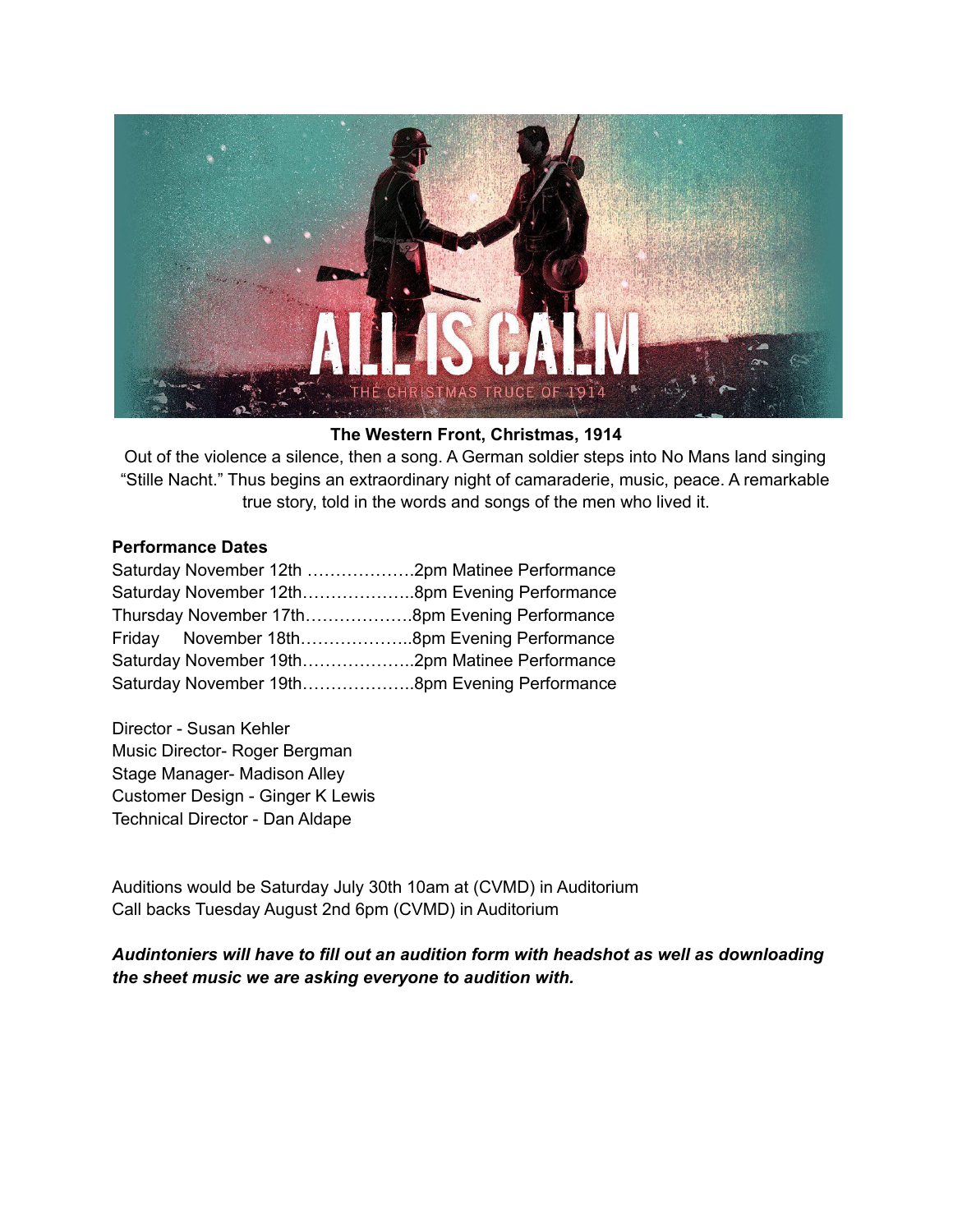Cast Meeting September 1st (CVMD) 6pm

*All Is Calm* is a hybrid of documentary theater, weaving a capella period songs and firsthand quotes and letters from 30 World War I figures brought to life by 10 actors.

*Rehearsals - Location Alta Sierra Middle School Choir Room*

HOLD THESE LOOSELY, REHEARSALS WILL BE BASED ON EACH ROLE.

# **September 1- Cast Meeting at 6pm**

#### **September 12th- 15th**

Monday - 6:30pm-9pm Music Wednesday 6:30pm-9pm Music Thursday 6:30pm-9pm Music

**September 19th- 22nd** Monday - 6:30pm-9pm Music Wednesday 6:30pm-9pm Music

Thursday 6:30pm-9pm Music

# **September 26th-29th**

Monday - 6:30pm-9pm Music Wednesday 6:30pm-9pm Music Thursday 6:30pm-9pm Music

#### **October 3rd-6th**

Monday - 6:30pm-9pm Music Wednesday 6:30pm-9pm Music Thursday 6:30pm-9pm Music

# **October 10th-13th**

Monday - 6:30pm-9pm Wednesday 6:30pm-9pm Thursday 6:30-9pm

#### **October 17th- 20th**

Monday - 6:30pm-9pm Wednesday 6:30pm-9pm Thursday 6:30pm-9pm